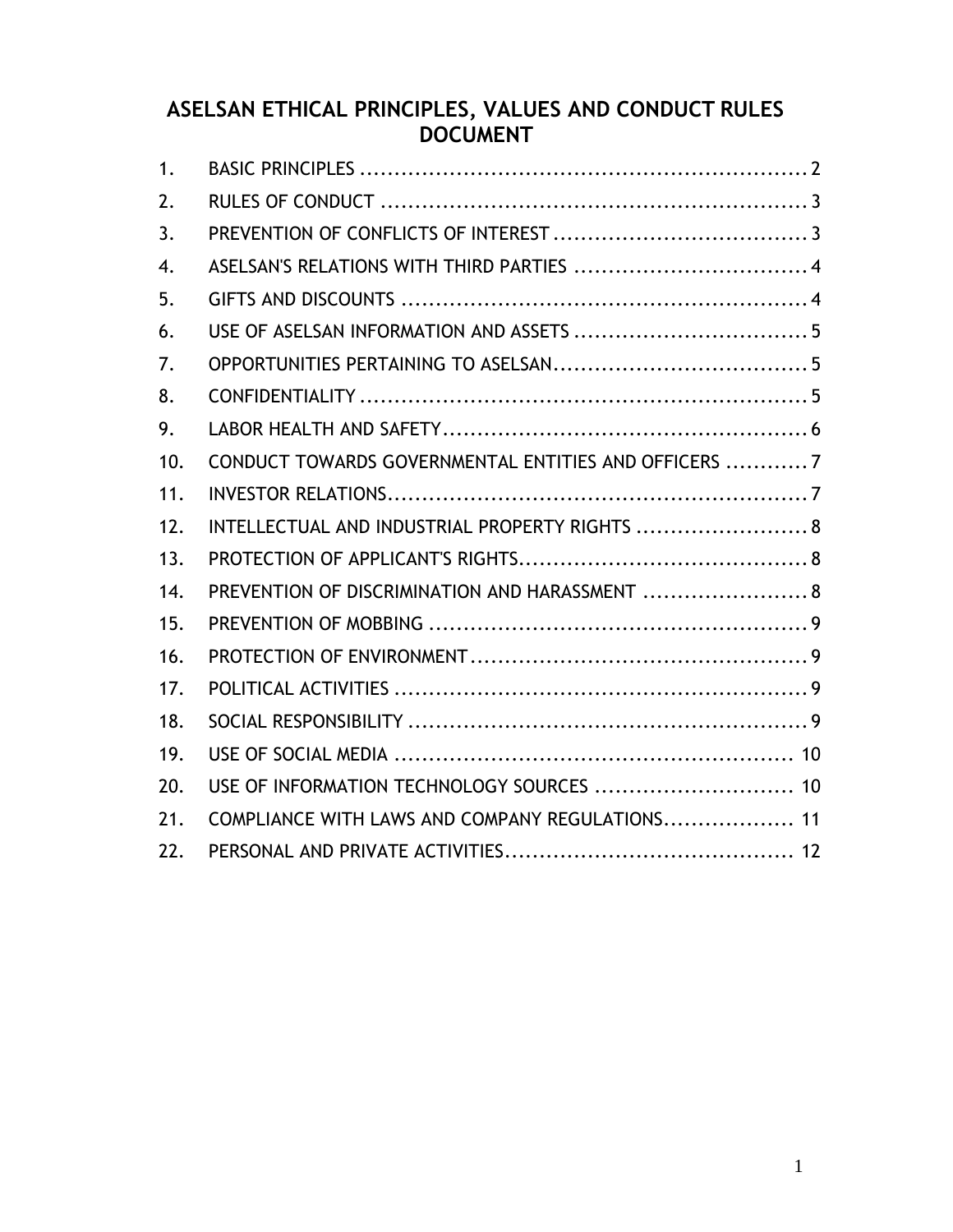Our employees ensure optimum conformance to the rules contained in this document. Consultant Board of Directors Members adopt the Rules of Conduct defined in this document.

### **1. BASIC PRINCIPLES**

<span id="page-1-0"></span>In development of ASELSAN's long term interests in such a manner and to such an extent ensuring that they shall also respond to the requirements of the society / country, customers, employees, public / state, shareholders, investors and suppliers, our basic principles are:

- Reflection of the values of honesty and integrity in business,
- Being modest and respectful and promoting mutual understanding,
- Our actions and remarks being consistent and clear,
- Working with awareness of cost effectiveness (avoiding wastefulness) and efficiency target,
- Meeting customers' requirements most optimally,
- Working in such a manner and to such an extent matching mission and achieving the target of capturing vision,
- Adopting the corporate affiliation and corporate spirit,
- Promoting creativeness, different ideas, common sense, team spirit, flexible thinking and behaving in the face of incidents,
- Carrying out activities in such a manner and to such an extent not harming environment,
- Complying with the regulations on labor health and safety and taking necessary measures in connection therewith.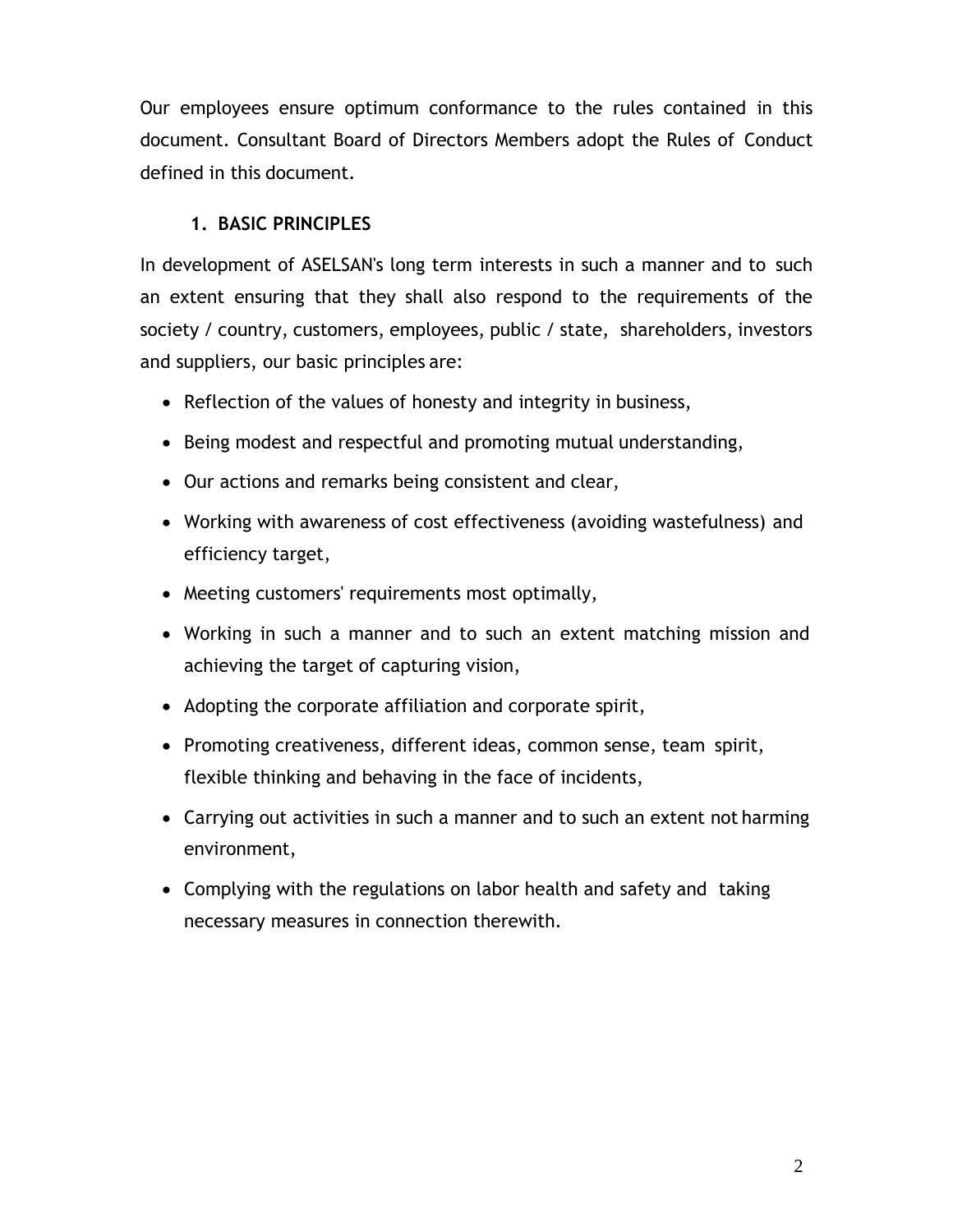### **2. RULES OF CONDUCT**

<span id="page-2-0"></span>ASELSAN employees:

- Develop a work setting through any of their conduct whereby everybody respectfully behaves towards one another in good manners, sincerity and mutual tolerance and open communication is made possible.
- Fairly and impartially act in business related relations from a professional viewpoint.
- Comply with relevant legislation and ASELSAN Regulations in their works.
- Avoid misconduct which would damage ASELSAN corporate identity and reputation.
- Pay due care to their attire, conduct and appearance to represent the Company most optimally when they must meet any entities and individuals outside ASELSAN because of business issues.
- Improves professional competencies and quality of service continuously.
- Takes care to act carefully, accurately and in a timely manner in accordance with the task requirements.
- Demonstrates the knowledge, skills and experience required to perform the duties.

#### **3. PREVENTION OF CONFLICTS OF INTEREST**

- <span id="page-2-1"></span>• ASELSAN employees do not engage in any activity or approach which would create a conflict of interest with ASELSAN.
- ASELSAN employees do not use ASELSAN assets for their personal interests or interests of any other persons inside or outside the Company.
- It is not acceptable for ASELSAN employees to make personal agreements, which would weaken ASELSAN's potential advantages in the process of bargaining with any companies with which ASELSAN could conclude agreements, engage in any activities or conduct any financial transactions which would cause the same consequences.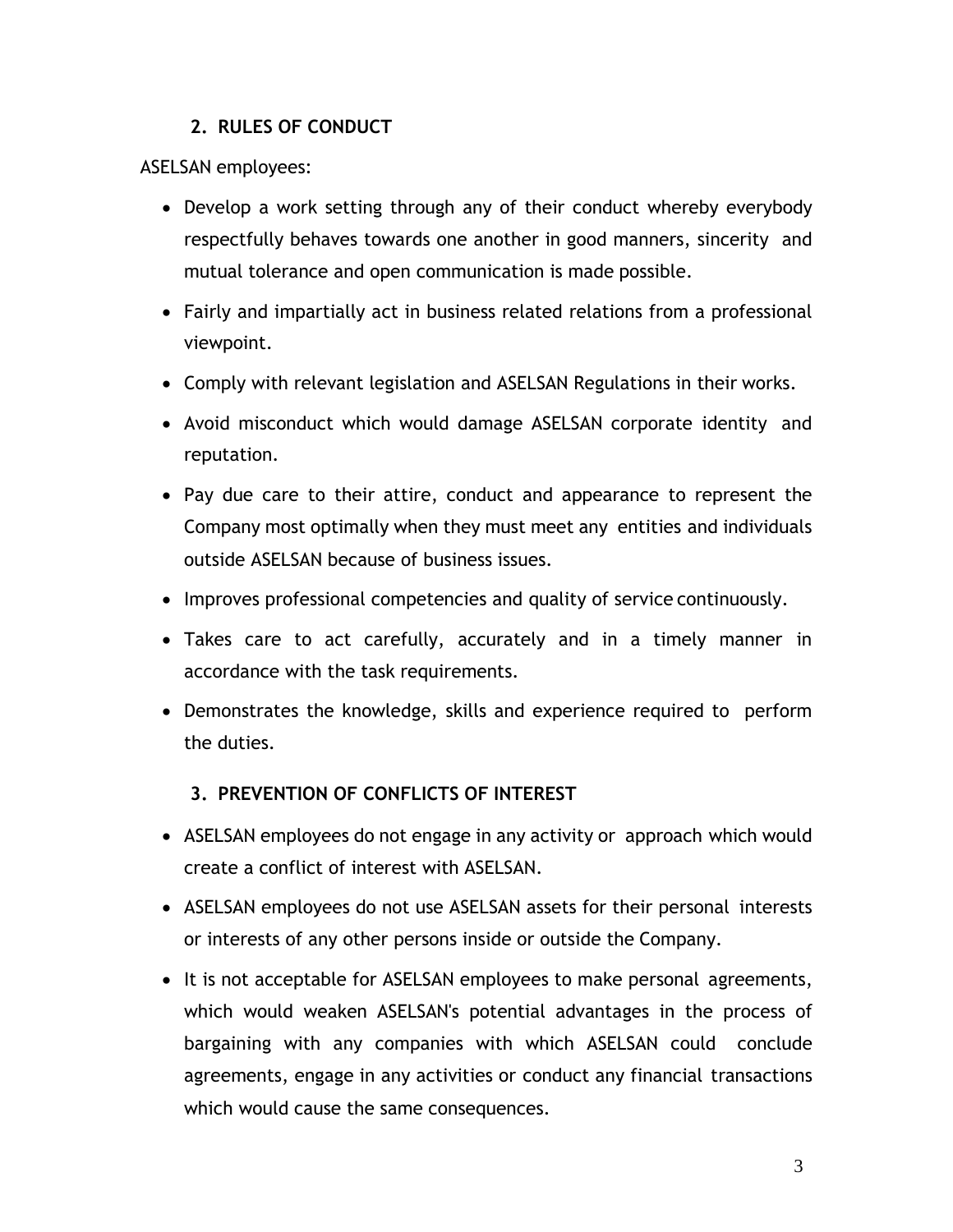#### **4. ASELSAN'S RELATIONS WITH THIRD PARTIES**

- <span id="page-3-0"></span>• ASELSAN assesses and selects any entities, dealers, business partners, suppliers and representatives with which agreements are to be executed in such a manner and to such an extent ensuring provision of optimal services to its customers through such methods meeting the principles of transparency and equality by keeping ASELSAN interests above all.
- ASELSAN also expects its suppliers to take similar principles as a basis, supports them in connection therewith and believes that permanent cooperation may be ensured through these principles.
- It is the ultimate basis to protect ASELSAN interests in any ASELSAN commercial activities. Creation of competitiveness is safeguarded in any operations subject to present laws, Regulations and ASELSAN Regulations.

#### **5. GIFTS AND DISCOUNTS**

- <span id="page-3-1"></span>• ASELSAN employees including their first degree relatives (mothers, fathers, sisters, brothers, children, spouses) may not directly or indirectly solicit and receive from customers, suppliers or any other Third Persons any such gifts (excluding gifts such as pens and calendars / diaries not exceeding one fourth of minimum wages), commissions or monies, checks, real estate or securities, discounts and advantages, personal services or support as tips even if for charity purposes, which would have impact on ASELSAN's preferences and decisions, in connection with their jobs. Any such personal gifts and prizes to be offered by such authorities towards which rejection would be inconvenient are registered in ASELSAN inventory and retained subsequently.
- Sponsorship by Third Parties of travel and accommodation costs as well as costs of participation in any social, cultural and sports events is not considered appropriate without justification. In case of such sponsorship, payment is made to the Third Parties as per current market rates or action is taken so that ASELSAN meets such costs.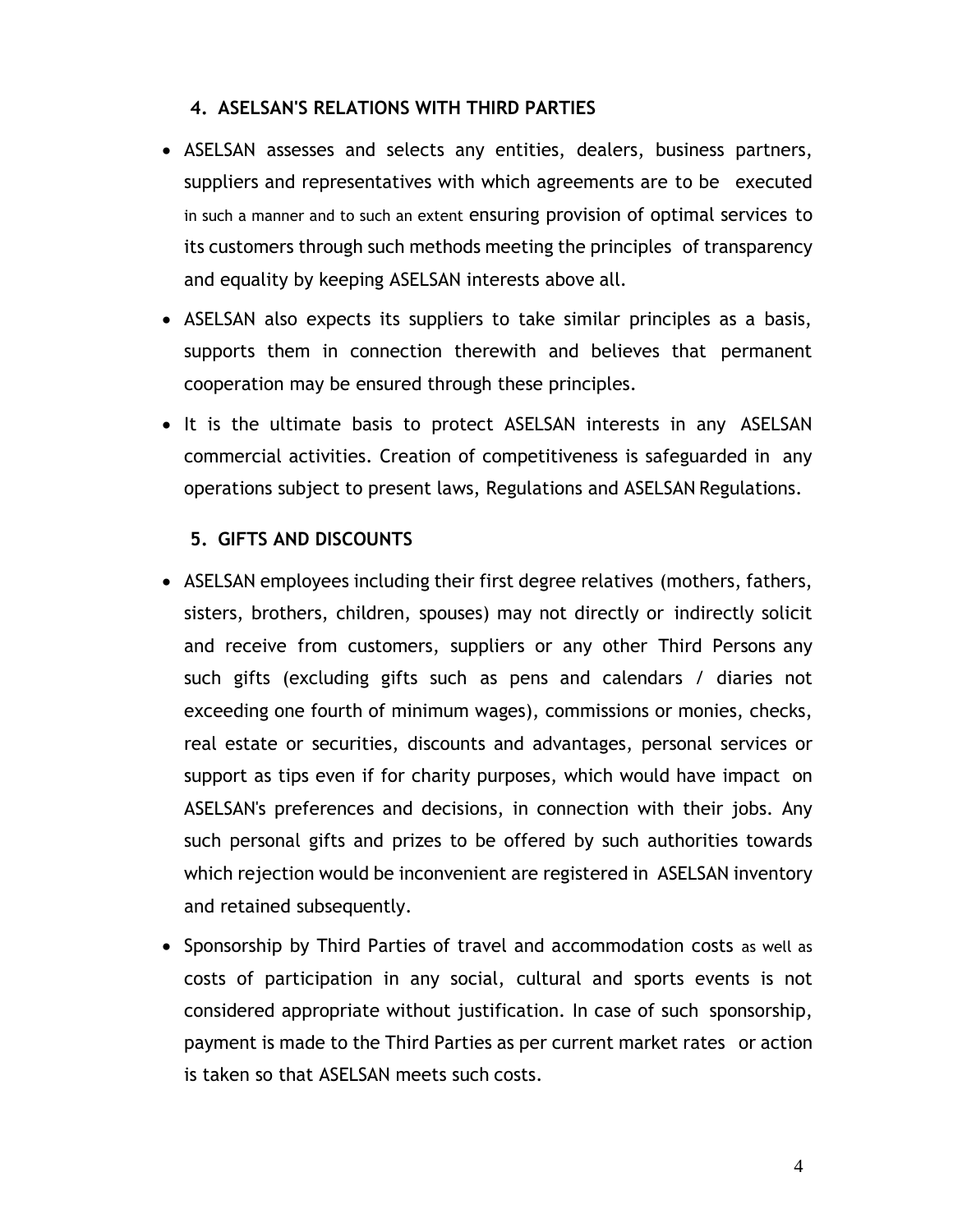• Invitations directly related to business meetings or such activities having the nature of joint work (For example, lunch during the times of a meeting and a cocktail organized immediately after such a meeting or dinner as part of such events lasting for several days) may be accepted. During visits, promotional material which may contribute to promotion of ASELSAN may be distributed as gift to a moderate extent.

### **6. USE OF ASELSAN INFORMATION AND ASSETS**

- <span id="page-4-0"></span>• ASELSAN employees protect such information and ASELSAN assets in their possession due to their positions in the Company ensuring that they shall not be used for their personal purposes or personal interests of others other than ASELSAN services. They protect any such properties pertaining to ASELSAN's customers, business partners and suppliers.
- No monies are lent and loans extended to any Board of Directors Members through use of ASELSAN assets nor may loans be extended through a third person under the title of personal loans; likewise, no guarantees such as surety in favor thereof may be extended.

### **7. OPPORTUNITIES PERTAINING TO ASELSAN**

<span id="page-4-1"></span>It is not considered appropriate for ASELSAN employees to use any such opportunities in connection with ASELSAN's fields of operations as well as ASELSAN authorities and means for the purpose of personal gains and compete with ASELSAN.

### **8. CONFIDENTIALITY**

- <span id="page-4-2"></span>• ASELSAN employees protects the confidentiality of any such information acquired by them on ground of their positions, entrusted by ASELSAN with them and / or owned by ASELSAN excluding such information required to be disclosed as per relevant legislation or already made public. They do not use such information for their or others' personal gains.
- Information on wages are data specific for persons. It is not advisable for employees to share the data on their own wages with their workmates,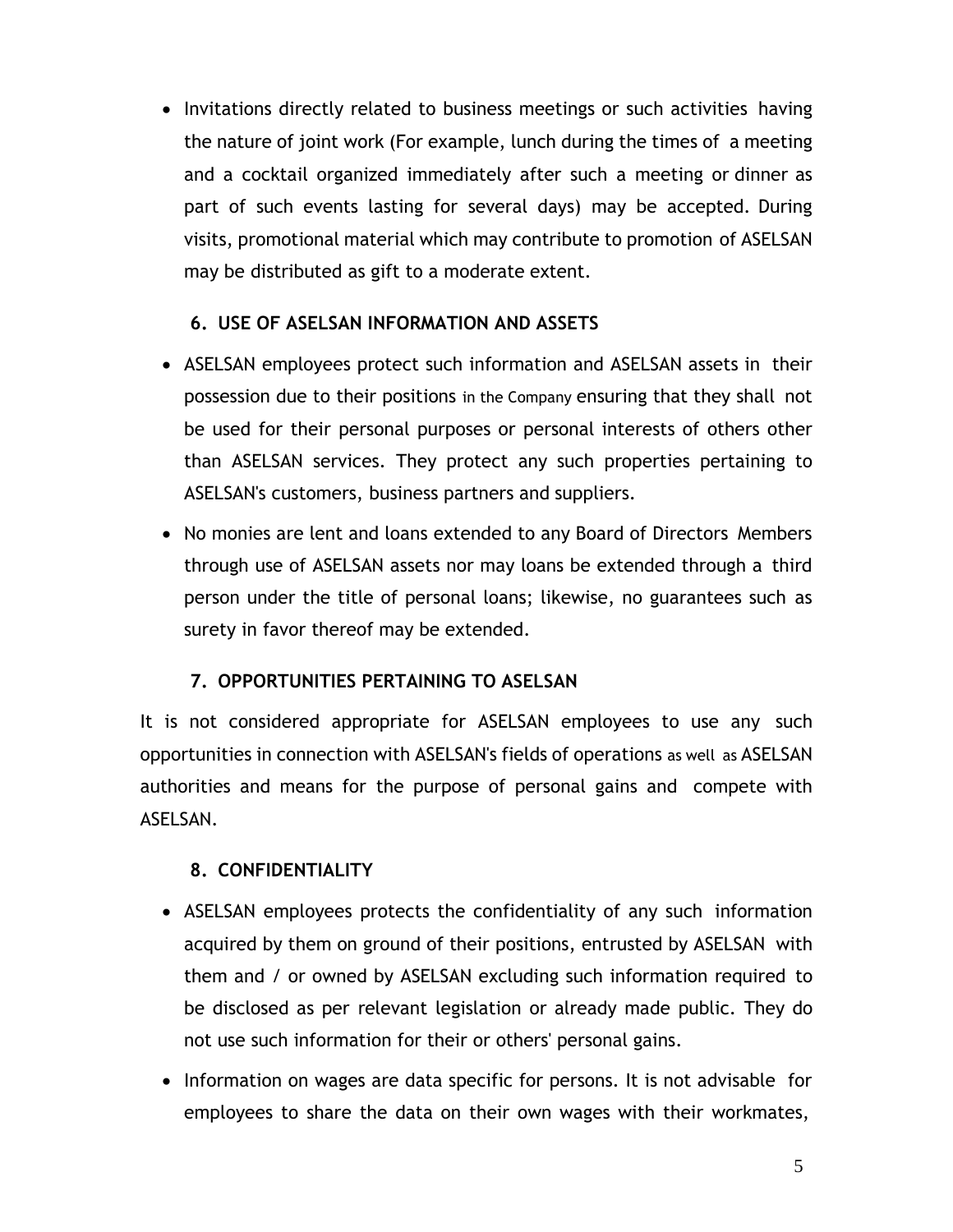try to learn about data on the wages of other employees or engage in any misdemeanor in violation of the principle of confidentiality of wages.

- Company Confidential Information may not be publicly discussed both inside and outside the Company.
- Employees do not disclose any such confidential information and documents pertaining to their former employers, which have not been made public, to ASELSAN or other employees nor may they require other employees to disclose such information and documents pertaining to their former employers.

#### **9. LABOR HEALTH AND SAFETY**

<span id="page-5-0"></span>ASELSAN ensures labor health and safety at the Workplace and on the Job. ASELSAN employees act in compliance with the rules and instructions imposed for this purpose, taking necessary measures. Any Employees acting contrary to the below mentioned rules are subject to sanctions under the Disciplinary Monitor.

ASELSAN employees:

- Take necessary measures to ensure that any such articles or substances posing risk for the Workplace and / or workers or having an unlawful nature are not kept at the Workplace.
- Do not make available at the Workplace any such drugs and substances causing addiction, restricting or eliminating mental or physical abilities excluding those required to be possessed pursuant to a valid medical report and work at the Workplace and under any work while they are under the influence of such substances.
- Use particular Workplace clothes or accessories supplied for use at work according to the instructions Stringing labor health and safety.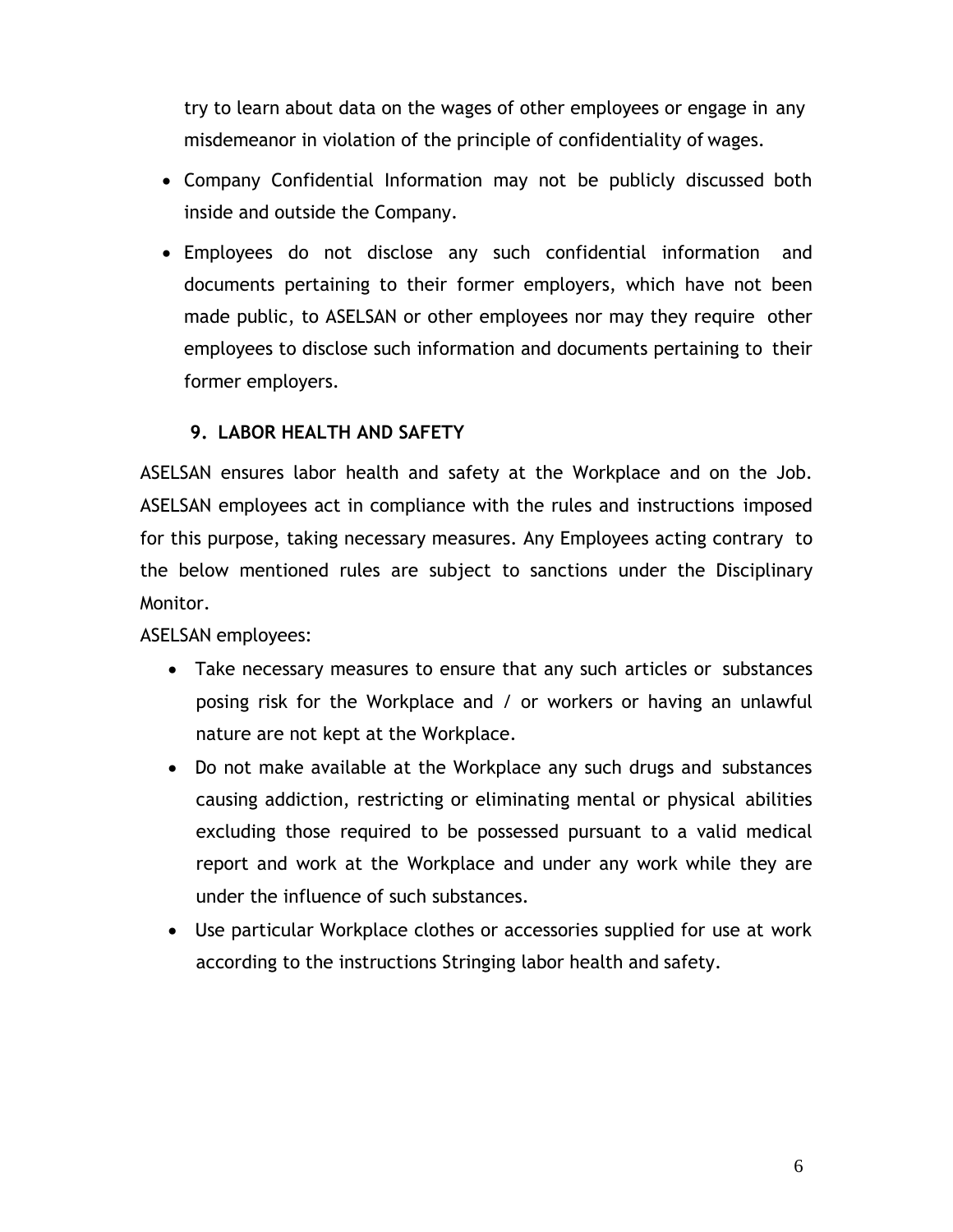#### **10. CONDUCT TOWARDS GOVERNMENTAL ENTITIES AND OFFICERS**

### <span id="page-6-0"></span>ASELSAN Employees:

- Support any such investigations conducted by governmental authorities, correctly and fully answering any questions raised by governmental authorities.
- Do not offer and receive bribe to and from any natural / legal entities or bodies and engage in any corruption while performing their tasks.

### **11. INVESTOR RELATIONS**

- <span id="page-6-1"></span>• The persons authorized to make disclosures and the method to be followed in any types of disclosures to be publicly made are identified in ASELSAN Information Policy and ASELSAN employees act in compliance with the regulations in ASELSAN Information Policy.
- ASELSAN safeguards and monitors fulfillment of such obligations arising from the capital market legislation and ASELSAN Regulations including any types of issues in connection with corporate management and public information over investor relations.
- Employees, who have regular and continuous access to insider information about ASELSAN due to their duties and responsibilities, are included in ASELSAN Employees Having Access to Insider Information List by the Financial Management Vice Presidency and are informed about their liabilities arising from the legislation in this context. Insider information is considered as information, events and developments that have not yet been disclosed to the public and may affect the price of ASELSAN's stock price or investment decisions of investors. From the day that ASELSAN's 6 month and 12-month financial statement periods end (January 1, July 1) or from the date on which other insider information is learned due to the duties, until the day the financial statements or other insider information will be disclosed to the public, trading on ASELSAN stock is considered as a market abuse action.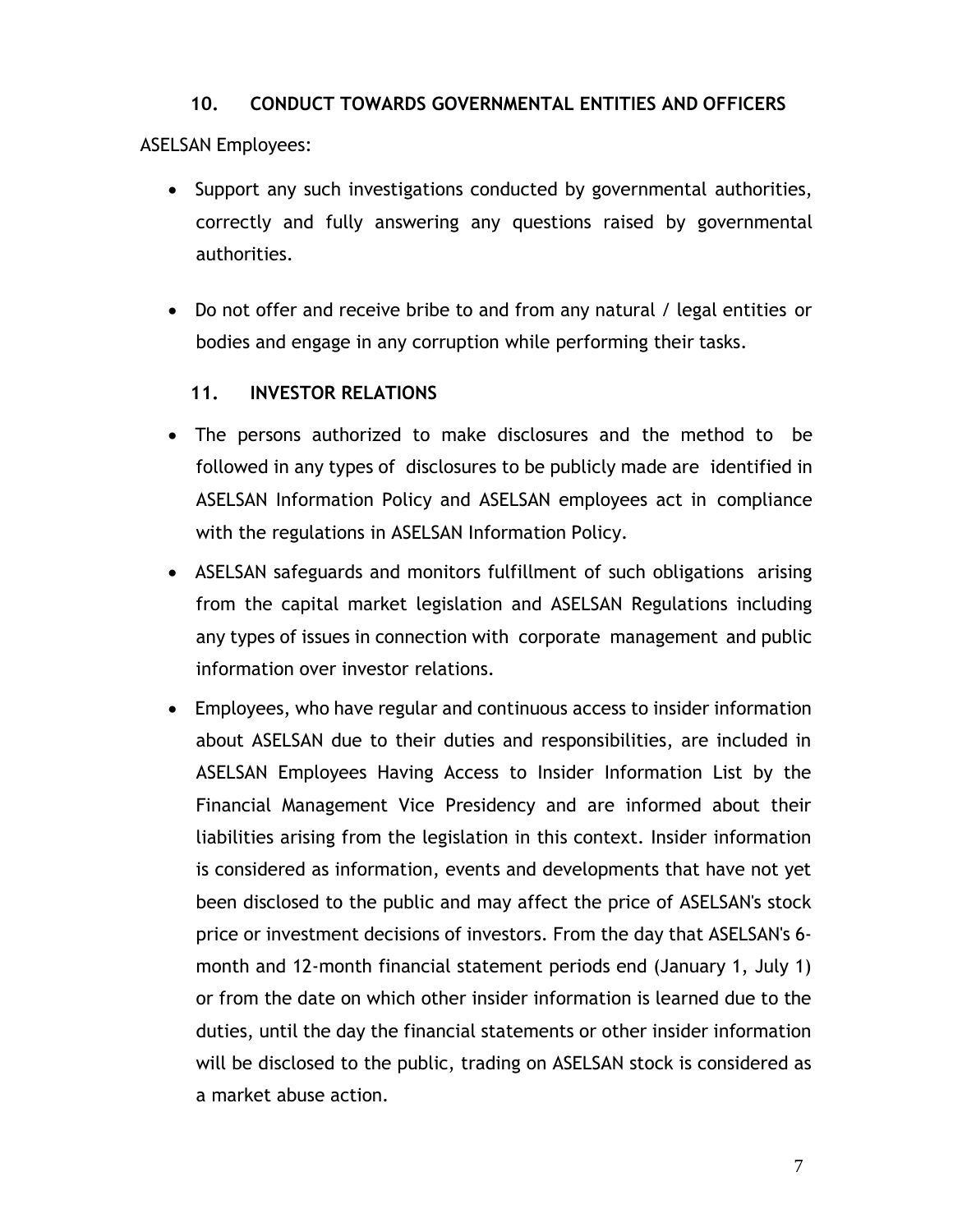### **12. INTELLECTUAL AND INDUSTRIAL PROPERTY RIGHTS**

<span id="page-7-0"></span>ASELSAN Employees:

- Respect any types of intellectual and industrial property rights (patents, utility models, industrial designs, copyright, marks, etc., pertaining to Third Persons) under any activities carried out by them.
- Use and protect any intellectual and industrial property rights held by ASELSAN in compliance with ASELSAN Regulations.

# **13. PROTECTION OF APPLICANT'S RIGHTS**

<span id="page-7-1"></span>ASELSAN hereby undertakes to protect the rights of such Employees reporting about their problems and grievances in good faith and not to retaliate against such persons engaged in such good faith conduct. However, any such reporting and allegations made and raised contrary to truths are subject to sanctions under the Disciplinary Monitor.

It is essential to support and protect the employee who refuse to practice unethical behavior, even if it leads to job loss.

In accordance with the principles of confidentiality, the President, members and secretary of the Ethical Committee are obliged to protect the identity of the people who have filed a notification or complaint and provided information on these issues. However, in cases where it is not objectionable or inevitable to share the identity of the applicant, this information may only be shared with the relevant people.

# **14. PREVENTION OF DISCRIMINATION AND HARASSMENT**

- <span id="page-7-2"></span>• In recruitment and employment processes, ASELSAN provides Employees with equal rights without discrimination against races, ethnicities or national origins, genders or sexual identity, sexual orientation, age, religion, disability and any legally protected status.
- Any misconduct and misdemeanors of ASELSAN employees violating this principle are not tolerated and any persons harassing another employee or a third person are subject to sanctions under the Disciplinary Monitor.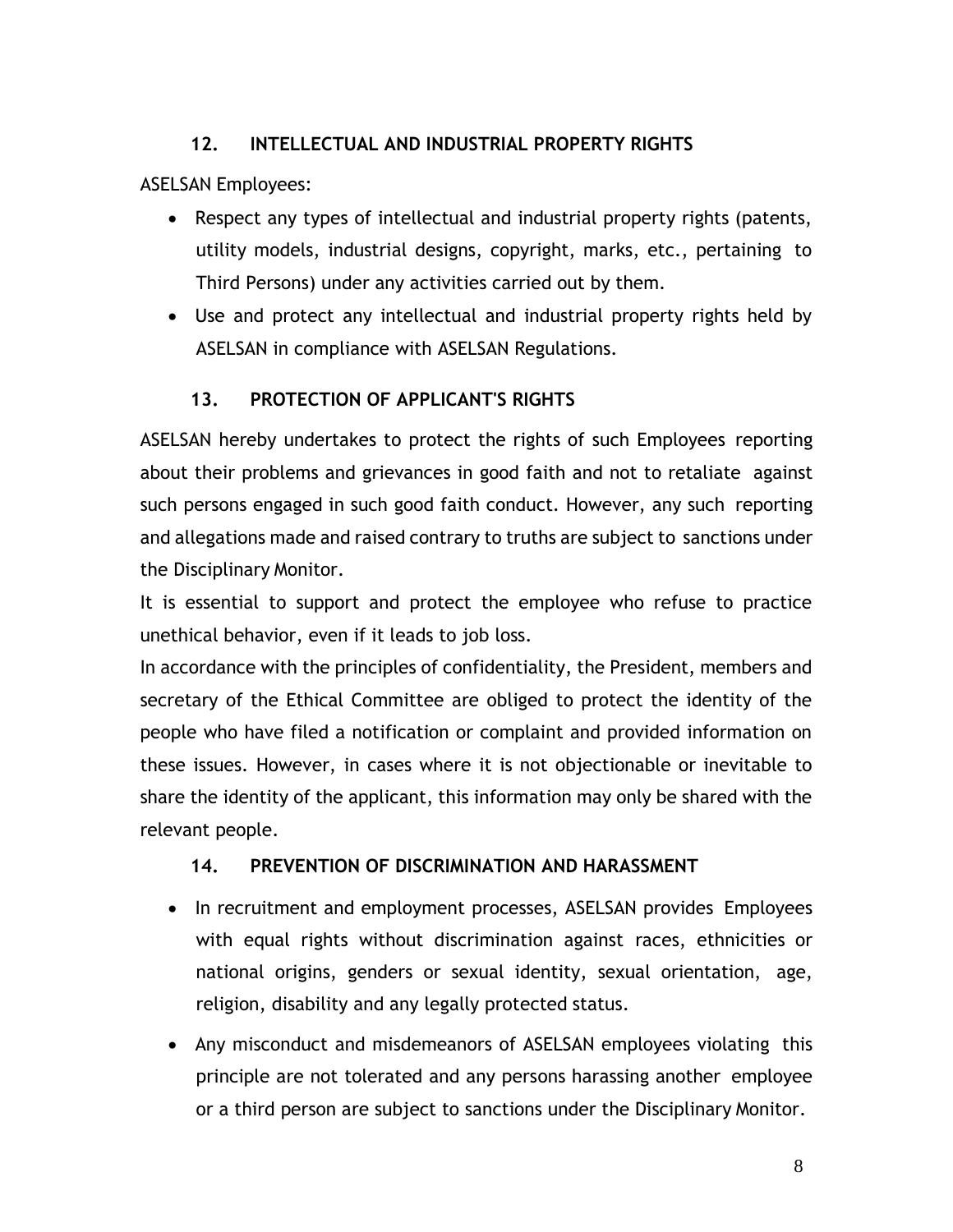#### **15. PREVENTION OF MOBBING**

<span id="page-8-0"></span>ASELSAN employees may not tolerate mobbing against Employees nor may they engage in any misdemeanors and practices protecting, encouraging and facilitating the culprits; they take measures preventing psychological harassment.

### **16. PROTECTION OF ENVIRONMENT**

<span id="page-8-1"></span>ASELSAN Employees:

- Act with full awareness of environmental protection for Turkey and the World, extending this awareness.
- Support preventive approaches against any environmental threats, endeavoring to extend a more effective environmental responsibility and develop environmentally friendly technologies.
- Target to protect natural resources and use them most efficiently, keep any potential environmental effects under control from the design stage of products to the end of their use life, minimize wastes at source and recover them.

# **17. POLITICAL ACTIVITIES**

<span id="page-8-2"></span>ASELSAN does not engage in any activities supporting political parties, politicians or political candidates and make any donations to these persons and entities. ASELSAN Employees:

- Are not engaged in any rallies, protests, propagandas and any other similar activities inside ASELSAN Workplace.
- Do not run for political offices in local and general elections without resignation.
- Do not use any ASELSAN owned resources (vehicles, computers, e-mail, etc.) in any activities having political purposes.

# **18. SOCIAL RESPONSIBILITY**

<span id="page-8-3"></span>ASELSAN supports its Employees to become volunteers in suitable social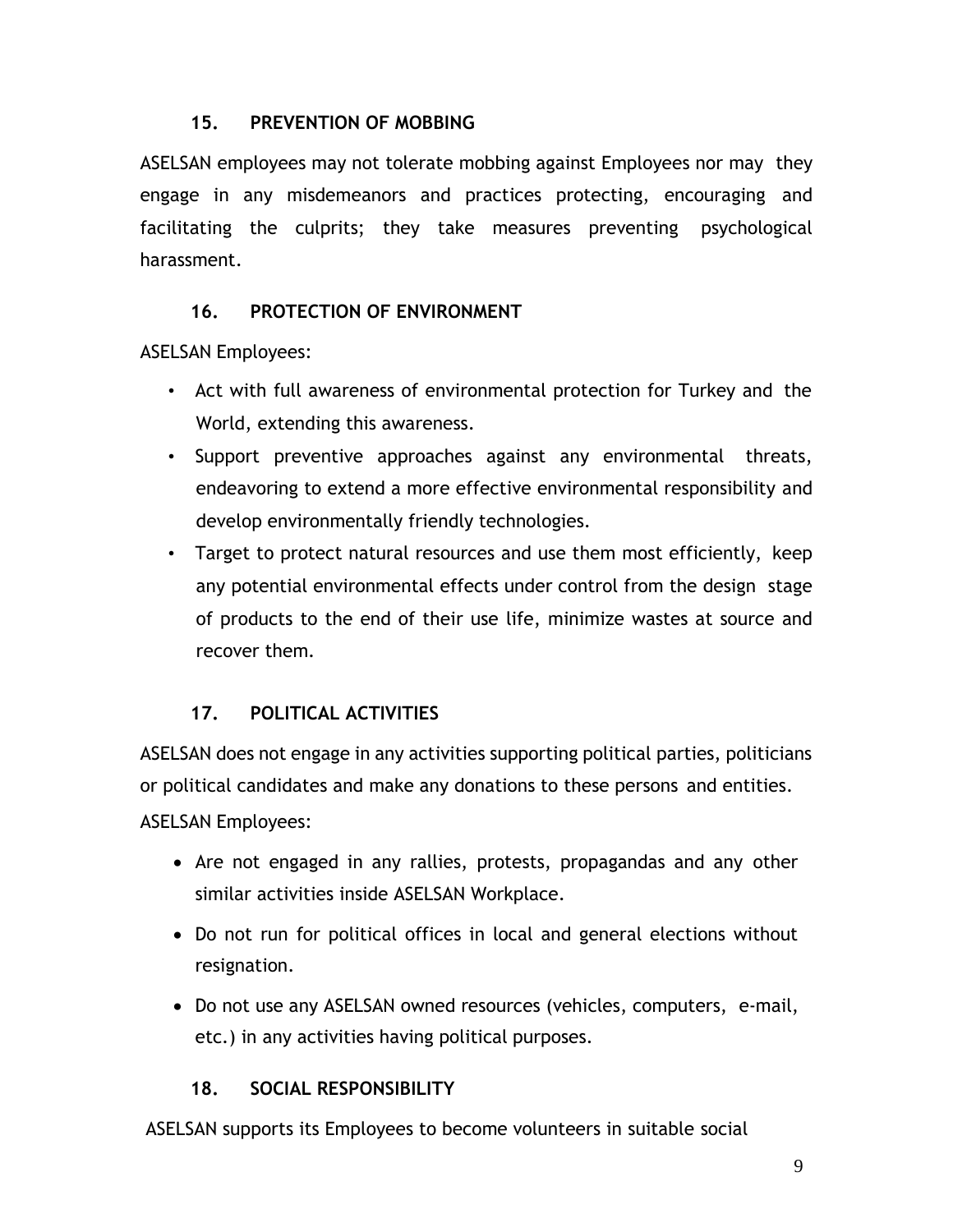activities in which they would take part as part of socialresponsibility.

ASELSAN employees may undertake activities voluntarily in such non-profit organizations serving public interests such as associations or Non - Governmental Organizations (NGO's). In cases where such an activity relates to the respective employee's position in ASELSAN, the Human Resources Management Deputy General Manager's Office is informed in advance accordingly.

### **19. USE OF SOCIAL MEDIA**

<span id="page-9-0"></span>ASELSAN Employees:

- Do not publicly post any messages via social networking disturbing, harassing, discriminating against, defaming and degrading races, ethnicities or national origins, genders or sexual identity, sexual orientation, age, religion, disability and any legally protected status or containing lies or threats against them.
- Do not have exchanges on such information in their possession on ground of their positions or on the Company wide processes via any social networking outside ASELSAN.

# <span id="page-9-1"></span>**20. USE OF INFORMATION TECHNOLOGY SOURCES**

ASELSAN Employees:

- Because it is the priority target to protect confidentiality of personal data on customers and Employees, they act in compliance with the rules and instructions imposed as per this target and take necessary measures.
- Protect confidentiality of any types of commercial, financial, technical and legal information acquired as part of their works, do not disclose such information to other persons and entities and, in cases where such information must be shared with Third Persons as per work requirements, provide information to the extent of such work requirements and take necessary measures for protection of confidentiality of information. Upon leaving ASELSAN, ASELSAN employees may not take any such information, documents, designs and documents in their possession on ground of their positions outside ASELSAN and share them with others.
- Do not use any erroneous, misleading, exaggerated, uncertain or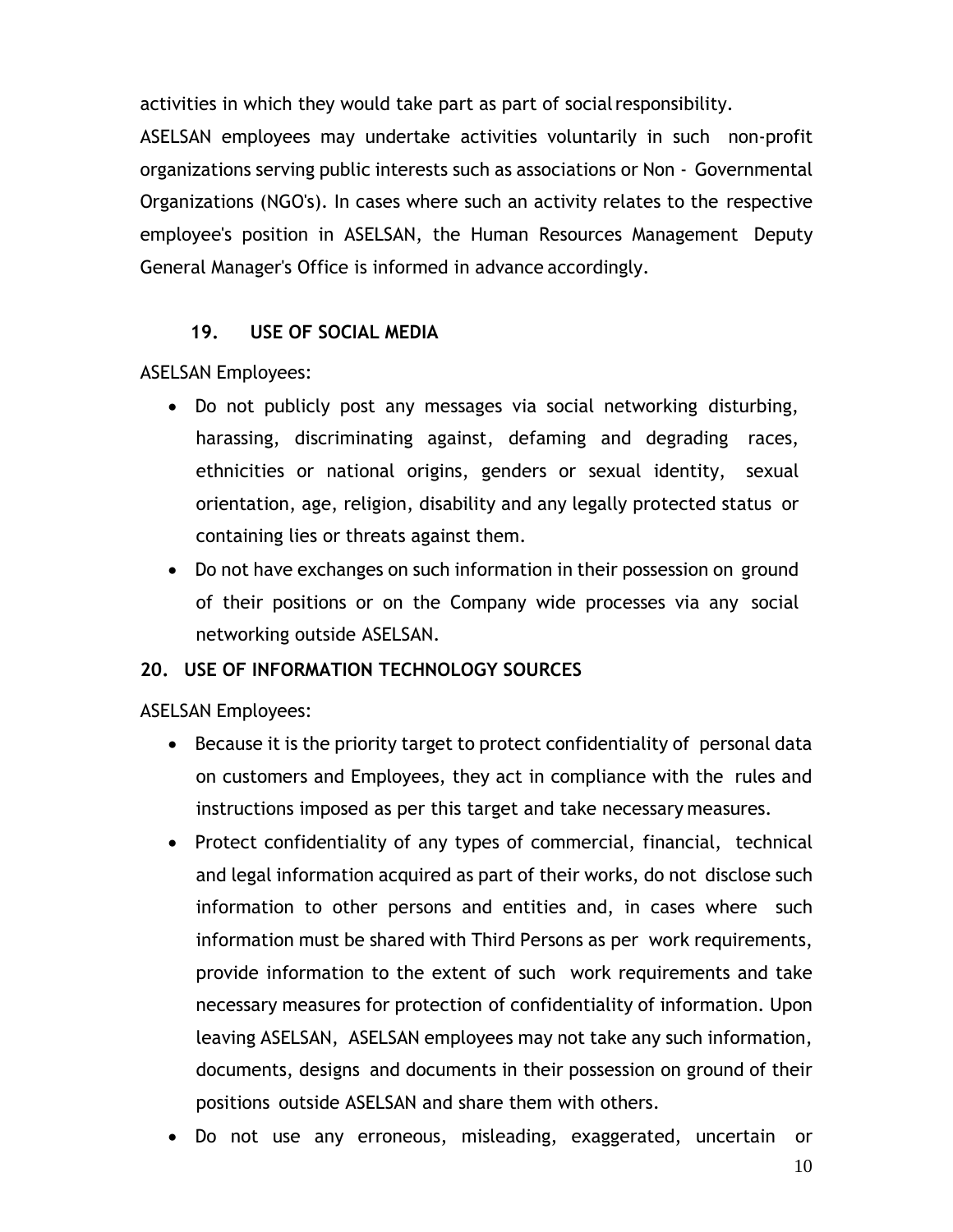inappropriate information and expressions not based on reasonable assumptions in any types of documents used or developed by them as part of their works.

- Avoid any such operations which might lead to security violations and advises the application address explained in ASELSAN Information Technologies Security Directive accordingly in cases where they encounter such a situation.
- Avoid any operations which might cause failure of the systems or network communication.
- Conduct corporate communication only via the Company owned corporate platforms.
- In cases where they need software for Company computers, they meet these requirements in compliance with ASELSAN Regulations and use Company computer resources only for work purposes.
- Keep confidential and do not share with anybody the person specific passwords, user names and similar descriptive information used in access to Information Technologies resources.
- Pay due care to information confidentiality, exercise such powers granted to them for their positions only for performance of such positions and provide access to only necessary information.

# **21. COMPLIANCE WITH LAWS AND COMPANY REGULATIONS**

<span id="page-10-0"></span>ASELSAN Employees:

- Are familiar with the statutory legislation and ASELSAN Regulations in connection with their positions, acting in compliance with them.
- Are obligated immediately to inform their managers, ASELSAN Ethical Principles Board or directly the General Manager of any situations they consider contrary to the laws and legislation and Company regulations in force or on which they are suspicious. ASELSAN ensures anonymity of the identity of the persons reporting about such incidents.